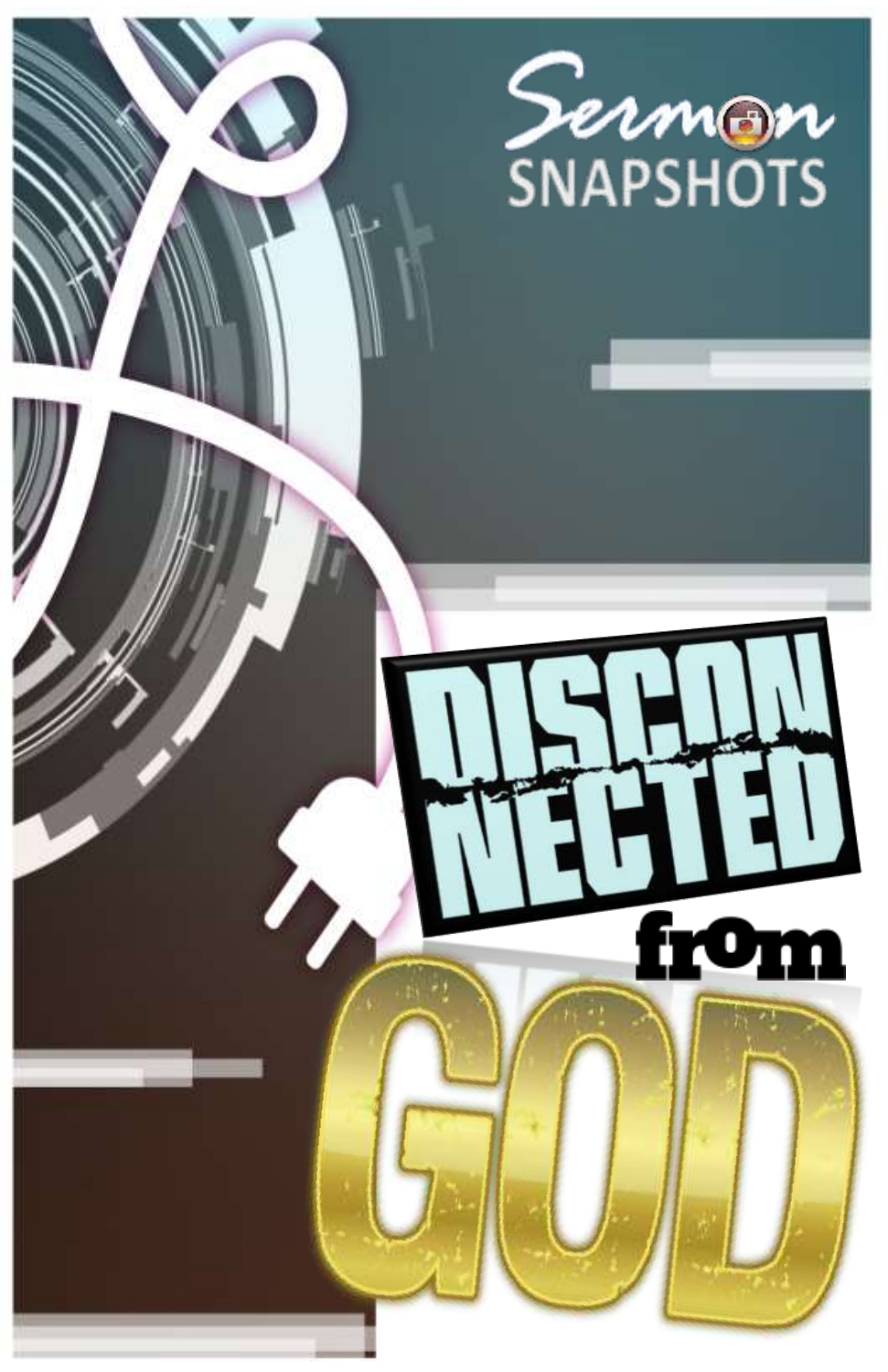# When You Feel Disconnected from God...

**Psalm 13:1-6**

**How long, O LORD? Will You forget me forever? How long will You hide Your face from me? <sup>2</sup> How long shall I take counsel in my soul,** *Having* **sorrow in my heart daily? How long will my enemy be exalted over me? <sup>3</sup> Consider** *and* **hear me, O LORD my God; Enlighten my eyes, Lest I sleep the** *sleep of* **death; <sup>4</sup>Lest my enemy say, "I have prevailed against him";** *Lest* **those who trouble me rejoice when I am moved. <sup>5</sup>But I have trusted in Your mercy; My heart shall rejoice in Your salvation. 6 I will sing to the LORD, Because He has dealt bountifully with me.**

**This Psalm divides itself into three sections. David's problem: God seems distant (v.1-3); David's petition: please answer me (v.3-4); David's praise: I'll trust you, based on past experience (5-6). This passage shows the frustration of one who – whether rightly or wrongly – felt disconnected from God! Have YOU ever felt that way? Chances are, you have! This lesson will try to guide us through such feelings…**

**I. First, know that our connection to God is NOT based on "feelings"**

- "Feelings" about God are subjective and unreliable (Is it God, me, or Satan? How do I know?)
- Subjective religion leads to uncertainty, doctrinal confusion, & chaos! (1Cor.14:33)
- According to the John, our connection is based upon objective truth  $(1Jn.2:3-5)$
- Hence, we are connected to God through His word NOT through our "feelings" and desires!

### **II. Know that God is everywhere; and in particular, with His children!**

- Many Scriptures affirm this! The question is: Do we believe it? (Ps.139:7-12; Ac.17:26-28; Rm.8:28)
- Therefore, if God "feels" distant, or if we "feel" disconnected, it is NOT God's fault, but ours!
- This means that the onus is on us to keep ourselves near to God! (Jm.4:8, "draw near to God")
- Though it may sound "cliché," we must ask ourselves: If God seems far away, WHO MOVED?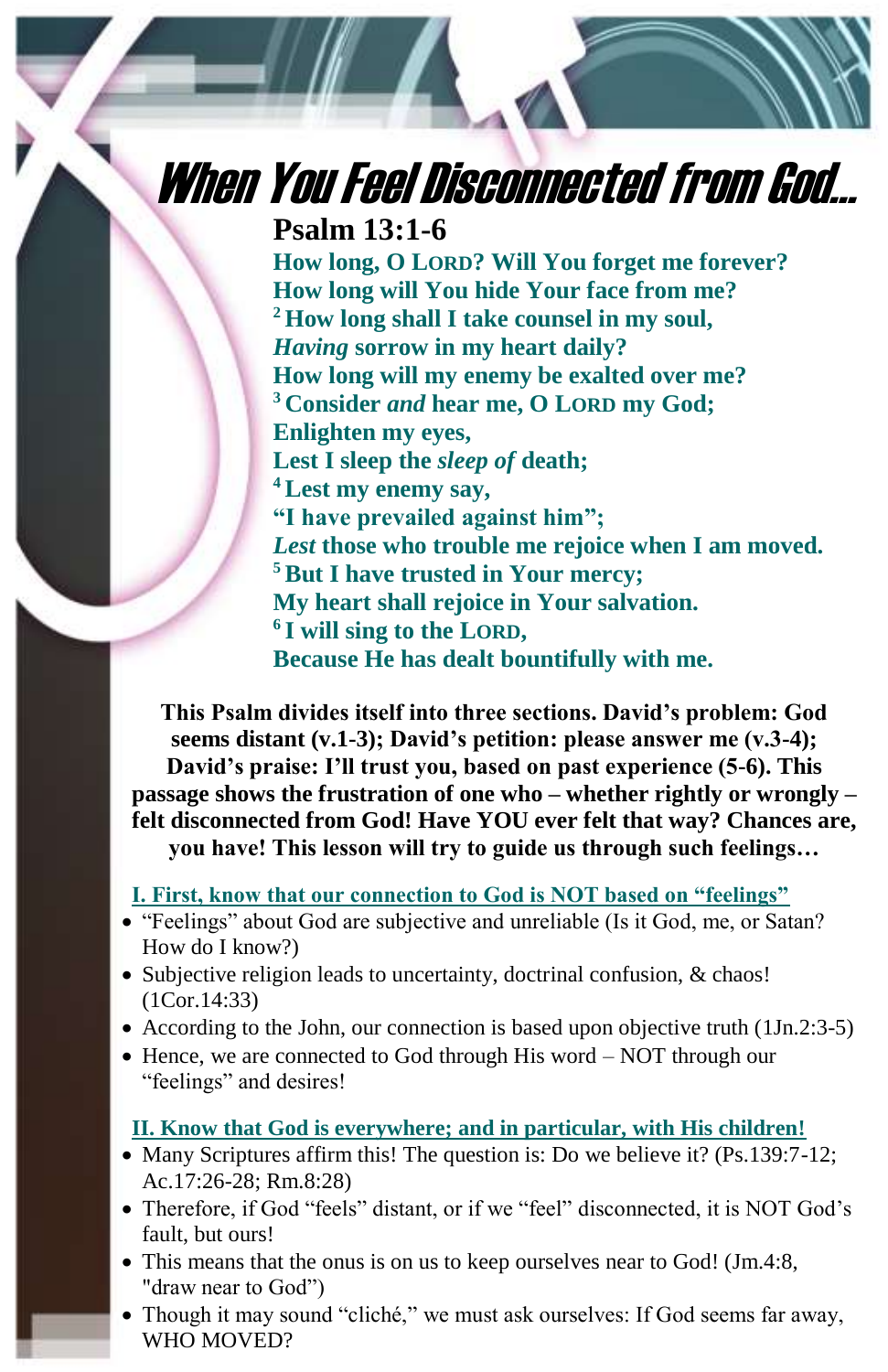#### **III. Here are some** *reasons* **why you might feel disconnected from God**

- Sometimes, our "disconnect" is accidental: *we get "too busy for God"* (Lk.12:15-21)
- Other times, our "disconnect" is intentional: *we have chosen to live in sin!* (Isa.59:1-2)
- And, in a few cases, we "disconnect" out of anger *– e.g., the passing of a child or spouse*
- Perhaps this is why there are so many warnings about our priorities! (Mt.6:33: 10:37; 16:24)

#### **IV. There are also** *circumstances* **that can make you feel disconnected**

- God does not always do what we want *– i.e., He is NOT our "magic genie"* (Jm.4:13-17)
- He may do what we want, but not the way we want it (ask for patience, but get trials, Jm.1:2-4)
- He does not always work on our time table Joseph endured *years* of hardship! (Is.40:31)
- *Such are tests of faith! We must trust that He is always there – no matter what happens!*

#### **V. In view of these facts,** *what can we do* **when we feel disconnected?**

- First, we must *constantly feed our faith,* not our doubts! (one strengthens; the other weakens!)
- Get connected to **God** through *vigilant prayer* and *Scripture studies* (Ph.4:6-7; 2Tm.2:15)
- Get connected to the **church** via *regular attendance,* and *social interaction* (Hb.10:25; 1Pt.4:9)
- Get connected to **reality** by *focused thinking* (Ph.4:8) pursuing sin is a dead-end fantasy!

**Hopefully this lesson has helped you to think about whats going on with you during those times you feel "disconnected." I hope it has provided some guidance about your personal obligation to keep yourself connected to God. However, if you are not a Christian, then you haven't even made a connection to God yet! Why not begin that connection right now, by obeying the gospel of Jesus Christ? (Mk.16:15-20)**

 *-Lanny Smith*